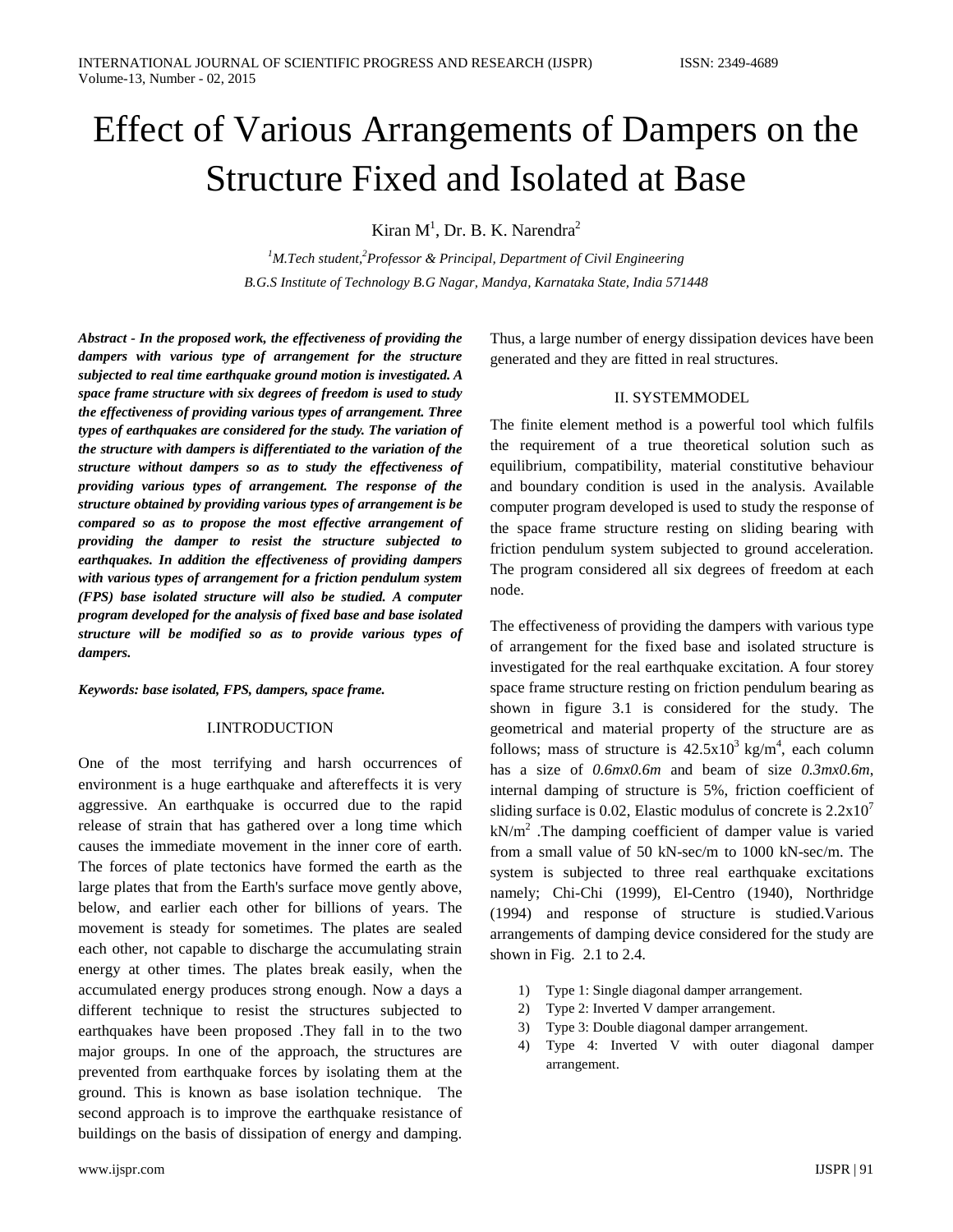

III. PREVIOUS WORK

There have been an ample number of studies on usage of isolated and fixed structural systems in the past and present. A few literatures on isolated and fixed structural systems and isolated and fixed structural systems with dampers from the past are as follows.

Gucraud et al (1985): explained an isolation device on the basis of sliding elastomer bearing pads. The friction plates and reinforced neoprene pads are interfered as double draft for the foundation system of structure. The accelerations and horizontal seismic forces subjected to structure can limited by the Ground and primary structure which are bonded by pads.

Lin Su et al (1991): Suggested a sliding resilient base isolation device which is characterised by friction for the structure of a non-uniform shear beam. The above paper attempts to study the displacement and acceleration of effective response spectra for the structure isolated at base for various earthquake are estimated .The above paper concluded that sliding resilient friction base isolation device is more active in decreasing peak deflection and acceleration

www.ijspr.com IJSPR | 92

of structural responses without creating extremely huge displacements at base.

Maria Qing Feng et al (1994): Based on analytical and experimental studies proposed a system of adjustable sliding base isolation bearings which was tested on a shake table using a structural model equipped with this system. Control algorithms developed specifically to control the frictional force that has a nonlinear characteristic and to study the effectiveness of the system.

Makris and Constantinou (1991):The proposed research is validated by the dynamic test and very good agreement between expected and experimental is obtained. This journal presented the Numerical algorithms for the solution of the constitutive relationship of the frequency and time domain. And also presented the some test results of a single degree of freedom viscous damping system. Those results are useful for the design of vibration isolation systems. In addition, a viscous equivalent oscillator whose response is defined essentially the same as the insulating viscous damper.

Constantinou (1992):conducted and documented analytical and experimental study of structural seismic response with additional fluid viscous dampers. In the work they have discussed about different energy dissipating devices such as friction dampers, visco-elastic dampers, viscous walls and FVD. In the report they have verified mechanical properties of FVD through an experiment. They have also studied the responses of a structure without and with dampers. They developed mathematical models of different structures and these models were later validated by performing earthquake simulator testing on experimental models of the same.

Ying Zhou (2012): The applied design technique for reinforced concrete buildings is planned with viscous dampers is the main objective of this work. Recommended design procedure is categorized into two phases. In the very first phase, settings of the viscous dampers and the mechanical constraints were identified. The other phase, the connecting damping structure, decreasing the changes and extra damping coefficient is examined. The above paper concludes that the proposed design method to reach the crucial necessity of development and design which leads to innovations on viscous fluid dampers.

## IV. PROPOSED METHODOLOGY

The structure is divided into number of elements consisting of beams and columns. The beams and columns are modelled using two nodded frame elements with six degrees of freedom at each node i.e., three translations along x, y, z-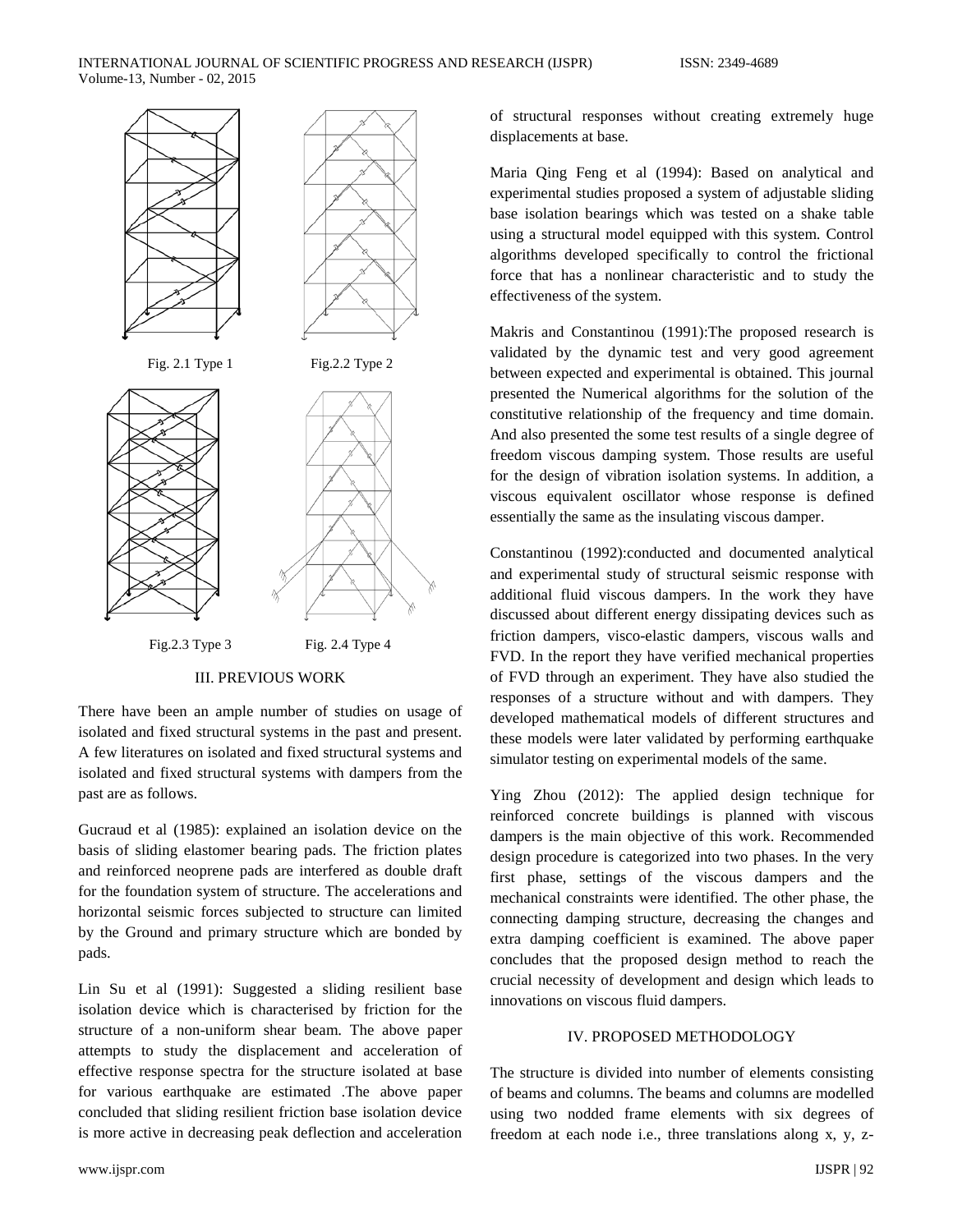axes and three rotations about these axes. For each element, the stiffness matrix,  $k_s$ , consistent mass matrix,  $m_s$ , and transformation matrix,  $t_s$ , are obtained. The mass matrix and the stiffness matrix of each element from local direction are transformed to global direction as proposed by Paz (2001). The mass matrix and the stiffness matrix of each element are assembled by direct stiffness method to get the overall mass matrix, M, and overall stiffness matrix, K, for the entire structure. Knowing the overall mass matrix, M, and overall stiffness matrix, K, the frequencies for the superstructure (fixed base structure) is obtained using simultaneous iteration method. The damping matrix for superstructure is obtained using Rayleigh's equation,  $C = \alpha M + \beta K$ , where  $\alpha$  and β are the constants. These constants can be determined easily if the damping ratio for each mode is known. The overall dynamic equation of equilibrium for the entire structure can be expressed in matrix notations as

$$
\mathbf{M}\ddot{\mathbf{u}} + \mathbf{C}\mathbf{u} + \mathbf{K}\mathbf{u} = \mathbf{f}\left(\mathbf{t}\right) \tag{4.1}
$$

Where M, C and K are the overall mass, damping, and stiffness matrices of size  $6n \times 6n$ ,

The nodal load vector due to earthquake is obtained using the equation

$$
f(t) = -M I \ddot{u}g(t) \tag{4.2}
$$

Where M is the overall mass matrix, I is the influence vector, üg(t) is the ground acceleration. The resulting equation of dynamic equilibrium is solved using Newmark's method to obtain the displacements and acceleration at the nodes as explained in Chopra (1995). Owing to its unconditional stability, the constant average acceleration scheme (with  $\beta =$ 1/4 and  $\gamma = 1/2$ ) is adopted.

Modelling of Isolation Bearing:

In order to develop the basic mathematical model of the isolator sliding surfaces, consider the motion of a rigid block of mass *m* sliding on smooth curved surface of defined geometry,  $y=f(x)$ . The restoring force offered by the curved sliding surface can be defined as lateral force required to cause a horizontal displacement *x*. Assuming a point contact the various forces acting on the sliding surface when the block is displaced from its original position at the origin of coordinate axes are shown in figure 4.3. If  $f_R$ be the restoring force acting in the horizontal direction then,

 $f_R \cos\theta$  – W sin $\theta$  = 0(components of  $f_R$ and *W* along rdirection)

$$
f_R - W_{\frac{\cos \theta}{\cos \theta}}^{\frac{\sin \theta}{\cos \theta}} 0
$$
  
f<sub>R</sub> = m g tan $\theta$  (where W = mg)  

$$
f_R = m g \frac{dy}{dx}
$$
 (4.3)

Assuming the restoring force is mathematically represented by an equivalent nonlinear massless horizontal spring, the spring force can be expressed as the product of the equivalent spring stiffness and the deformation, x

i.e., 
$$
f_R = k_b x \tag{4.4}
$$

Where  $k_b$  is the instantaneous spring stiffness and  $x$  is sliding displacement of the mass. If the mass is modelled as a single degree-of-freedom oscillator, the spring force (restoring force) can be

$$
f_R = m \omega_b^2 x \quad \text{{because } } \omega_b = \sqrt{\frac{k_b}{m}} \text{{}}
$$
  
Or,  $f_R = k_b x \quad \text{{because } } k_b = \frac{mg}{R} \text{{}} \tag{4.5}$ 

Here  $k_b$  is stiffness of isolator and  $\omega_b$  is the instantaneous isolator frequency and depends solely on the geometry of sliding surface. In the friction pendulum system, which has a spherical sliding surface, this is almost constant and is approximately equal to $\sqrt{g/R}$ , where *R* is the radius of curvature of the sliding surface.

The structure resting on FPS passes through two types of phases namely, non-sliding phase and sliding phase. In stick phase (non-sliding phase) the structure does not move with respect to the sliding surface. The total motion can be considered as a series of non-sliding and sliding phase in succession. In non-sliding phase the structure behave as a conventional fixed-base structure. During this phase frictional resistance is greater than the mobilized frictional force. When mobilized frictional force overcomes the frictional resistance; the system enters the second phase and starts sliding. In the proposed analysis, the sliding and nonsliding phases are modelled using a fictitious spring of stiffness  $k_s$ .

### Non-Sliding Phase:

In non-sliding phase the structure behave as a conventional fixed base structure. During this phase frictional resistance,  $F<sub>S</sub>$ is greater than the mobilized frictional force,  $F<sub>X</sub>$ . At the beginning, before the structure starts sliding, the displacement of the structure at the base is equal to the displacement of foundation. Hence, the relative displacement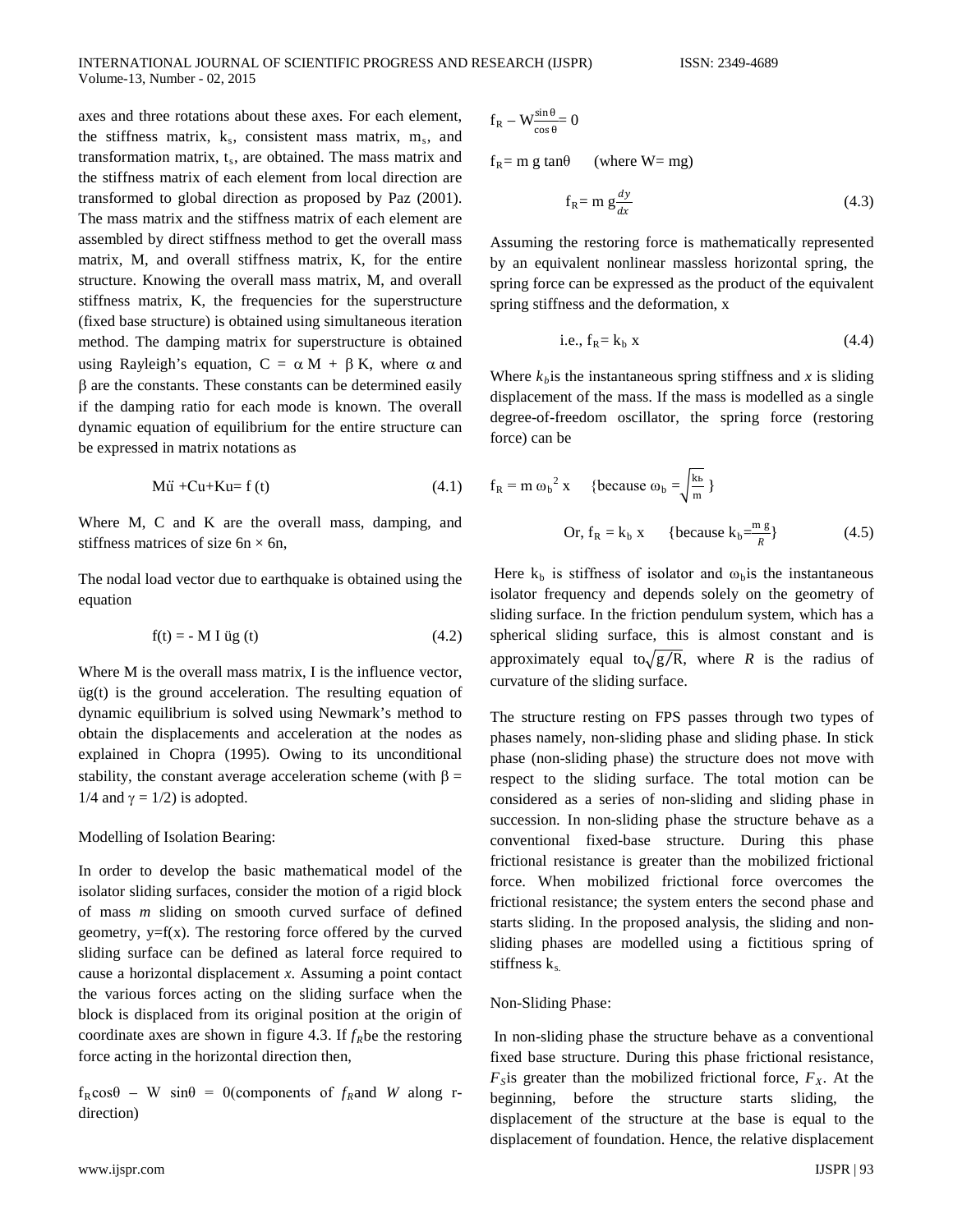between the base of the structure and the foundation remains constant and is equal to zero. The relative acceleration and relative velocity of the base is also equal to zero when the structure enters the sliding phase, it slides relatively to the ground. When it again enters the non-sliding phase after sliding to some distance say, *u* the relative acceleration and relative velocity again becomes Zero, and the relative displacement remains constant and is equal to *u*, during this phase. Hence, when he structure is in non-sliding phase, the relative acceleration  $(i<sub>b</sub>)$  and relative velocity  $(i<sub>b</sub>)$  is equal to zero and relative displacement  $(u)$  at the base is constant during this phase. The stiffness of the spring,  $k_s$ , at the base of each column is considered as very large  $(k_s = 1x10^{15}kN/m)$ . The dynamic equation of motion for the non-sliding phase is the same as given in equation 4.1

## Sliding Phase:

When the mobilized frictional force  $F_x$ , is equal to or more than the frictional resistance,  $F_s$ , the system enters the second phase and starts sliding. The mobilized frictional force F*x*, and remains constant during this phase. The stiffness of the fictitious spring,  $k_s$ , is considered to zero ( $k_{s=}$ 0), so as to allow the sliding of the super structure at the interface. The dynamic equations of motion for the structure during this phase is,

[M] 
$$
\{u\}
$$
 + [C]  $\{u\}$  + [K]  $\{u\}$  = {F(t)}-{F<sub>xmax</sub>}(4.6)

Where,  $[K]$  is the stiffness matrix of the structure including stiffness of the fictitious spring  $k_s$  ( $k_s$  being equal to zero), and stiffness of isolator,  $k_b\{F_{xmax}\}\$ is the vector with zeros at all locations except those corresponding to the horizontal degree-of-freedom at the base of the structure. At these degrees-of-freedom, the vector  ${F_{xmax}}$  will have values equal to  $F_s$ .

Criteria for Change Phase:

The system is in non-sliding phase if the mobilized frictional force at the interface of sliding bearing is less than the frictional resistance (ie.  $|F_r| \langle F_s|$ ). However the system starts sliding as soon as the mobilized frictional force attains the frictional resistance (ie.  $|F_x| \ge F_s$ ). During sliding phase, whenever the sliding velocity at the base becomes zero, the phase of the motion is checked to determine whether the system remains in the sliding phase or sticks to the foundation, i.e. when the sliding velocity of the base mass is equal to zero and  $|F_x| < F_s$ , the system enters to non-sliding phase otherwise even if the sliding velocity is equal to zero and  $|F_x| \ge F_s$ , the system remains in sliding phase only...

Determination of Member forces:

The displacement obtained at each node is assigned for each member. The forces in each member are then obtained by multiplying element stiffness matrix with the nodal displacement vector.

#### V. SIMULATION

Effect of providing damper of various type of arrangement for structure fixed at base.

In this case structure is fixed at base and hence moves along with ground during earthquake. The response considered for the structure is base shear since the displacement at base is zero.

### Effect onTime History Response:

The time history response of fixed base structure subjected to three earthquakes with various arrangements of damping device and the corresponding response for the fixed base structure without damping device are compared in order to study the effectiveness of providing various types of arrangement of damper on fixed base structure. The time history responses of base shear for fixed base structure withdamping coefficient of 500 kN-sec/m and without dampers are shown in table 1.

|                    | <b>Various</b> | Base shear (kN) |        |  |
|--------------------|----------------|-----------------|--------|--|
| <b>Earthquakes</b> | damper         | Without         | With   |  |
|                    | arrangements   | damper          | damper |  |
| Chi Chi            | Type 1         | 233.81          | 159.26 |  |
|                    | Type 2         | 233.81          | 135.23 |  |
|                    | Type 3         | 233.81          | 138.43 |  |
|                    | Type 4         | 233.81          | 120.37 |  |
| El Centro          | Type 1         | 266.1           | 177.63 |  |
|                    | Type 2         | 266.1           | 131.92 |  |
|                    | Type 3         | 266.1           | 137.92 |  |
|                    | Type 4         | 266.1           | 105.82 |  |
| Northridge         | Type 1         | 486.75          | 291.02 |  |
|                    | Type 2         | 486.75          | 224.57 |  |
|                    | Type 3         | 486.75          | 234.47 |  |
|                    | Type 4         | 486.75          | 193.28 |  |

Table 1 Peak Base Shear Response of Fixed Base Structure With and Without Damper

Following observations can be drawn from figure 5.1

1) This shows that the base shear response of the structure is lesser for the structure with all four types of dampers arrangement compared to the corresponding response of the structure without dampers for all three earthquakes. The above discussion shows that all the damping devices are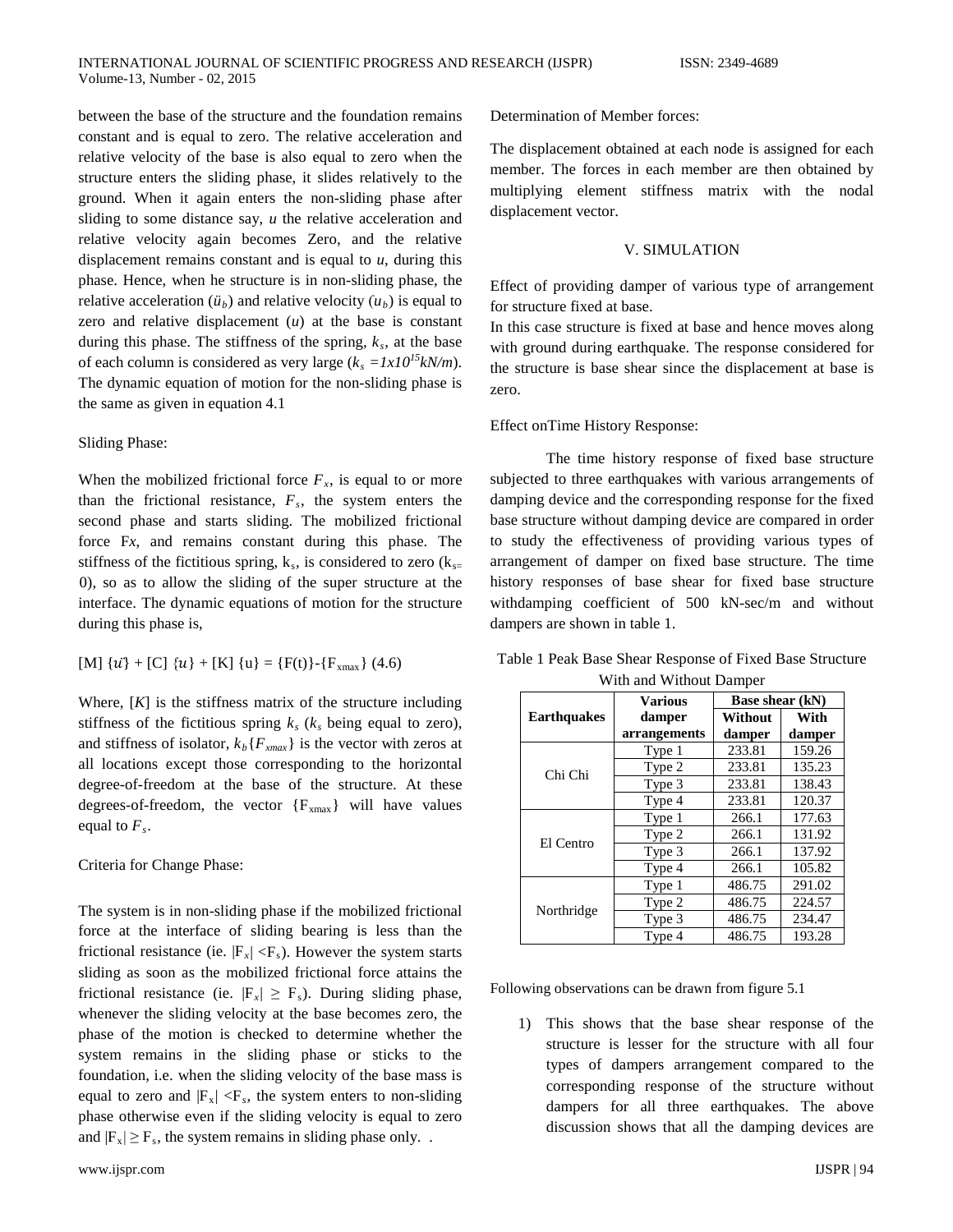beneficial for the fixed structure subjected to earthquake ground motion.

2) However, type 4 arrangement of damper is more effective compared to the other types of damping arrangements for all the three types of earthquakes.

Effect of Damping Coefficient of Damper for Various Type of Damper Arrangement:

The effect of damping coefficient of various types of damper arrangement on base shear response of fixed base structure is studied. Figure 5.1 shows the variation of base shear response with damping coefficient of damper for the fixed base structure subjected to different earthquakes.



Variation of base shear for different arrangement of dampers with varying damping coefficient of damper for different earthquake

Following observations can be drawn from figure 5.1

- 1) As the damping coefficient increases there is a gradual reduction in base shear response for fixed base structure for all arrangement of damper for all the three earthquakes.
- 2) Type 4 arrangement of damper shows a significant reduction in base shear of fixed base structure for all values of damping coefficient for all type of earthquake ground motion.
- 3) Thus the type 4 arrangement of damper is the most effective arrangement for all values of damping coefficient.

## Effect of Storey Shear Response:

The storey shear response of fixed base structure subjected to three earthquakes with various arrangements of damping device and the corresponding response of the fixed base structure without damping device is compared in figure 5.2





Following observations can be drawn from figure 5.2

- 1) The shear at all the storeys for the structure is lesser for the structure with all four types of dampers arrangement compared to the corresponding shear for the structure without dampers for all three earthquakes. This shows that all the damping devices are effective to reduce the shear at all the storeys for the fixed structure subjected to earthquake ground motion.
- 2) Among the four type of damping arrangement type 4 arrangement of damping device is more effective compared to the other types of damping arrangements to reduce the shear at different storeys.

Effect of Providing Damper of Various Type of Arrangement for Structure Isolated with FPS:

The friction pendulum system (FPS) is consists of a spherical sliding surface of radius 1m. The isolated structure has the displacement at base and it should be minimum for practical application.

## Effect on Time History Response:

The response of isolated structure subjected to three earthquakes is studied with various arrangements of damping device. The time history response quantities of interest are the sliding displacement and base shear of structure. The response of the isolated structure with damping coefficient of 500 kN-sec/m and without damping device is compared in table 5.2 for various arrangement of damper subjected to three earthquakes.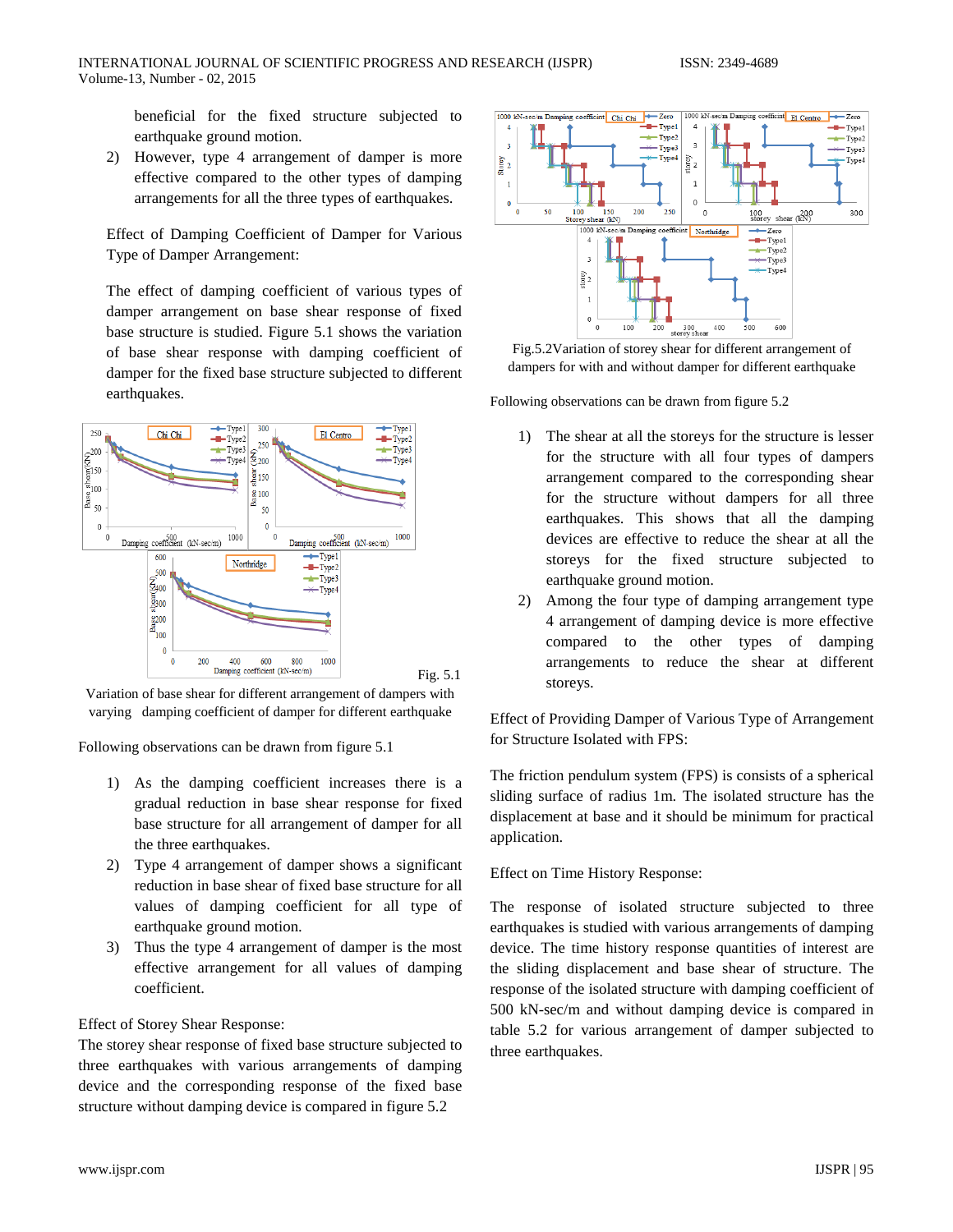| <b>Earthquakes</b> | <b>Various damper</b> | <b>Base shear (kN)</b> |             | <b>Sliding Displacement (mm)</b> |             |
|--------------------|-----------------------|------------------------|-------------|----------------------------------|-------------|
|                    | arrangements          | <b>Without damper</b>  | With damper | <b>Without damper</b>            | With damper |
| Chi Chi            | Type 1                | 124.96                 | 123.36      | 346.73                           | 345.47      |
|                    | Type 2                | 124.96                 | 122.32      | 346.73                           | 345.65      |
|                    | Type 3                | 124.96                 | 123.51      | 346.73                           | 346.9       |
|                    | Type 4                | 124.96                 | 29.73       | 346.73                           | 58.76       |
| El Centro          | Type 1                | 37.95                  | 37.11       | 92.07                            | 89.86       |
|                    | Type 2                | 37.95                  | 36.59       | 92.07                            | 89.33       |
|                    | Type 3                | 37.95                  | 37.08       | 92.07                            | 89.97       |
|                    | Type 4                | 37.95                  | 17.76       | 92.07                            | 20.03       |
| Northridge         | Type 1                | 65.55                  | 66.29       | 175.58                           | 175.38      |
|                    | Type 2                | 65.55                  | 65.24       | 175.58                           | 175.31      |
|                    | Type 3                | 65.55                  | 65.94       | 175.58                           | 176.06      |
|                    | Type 4                | 65.55                  | 43.48       | 175.58                           | 38.78       |

Table 2 Peak Base Shear and Sliding Displacement Response Of Fixed Base Structure With And Without Damper

Following observations can be drawn from figure 5.2

- 1) This observation shows that type 1, type 2 and type 3 arrangement of damper has no much effect on both the sliding displacement and base shear response of the isolated structure whereas the type 4 arrangement of damper reduces both the sliding displacement and base shear significantly. Thus it shows that only the type 4 arrangement for an effect on sliding displacement and base shear of the isolated structure.
- 2) In the case of fixed base structure all type of damper arrangement will have the effect whereas in this case only the type 4 arrangement of damper will have effect and other types will not have much effect.

Effect of Damping Coefficient of Damper for various Type of Damper Arrangement:



Fig.5.3 Variation of displacement for different arrangement of dampers with varying damping coefficient of damper for different earthquake



Fig 5.4 Variation of base shear for different arrangement of dampers with varying damping coefficient of damper for Northridge earthquake

The effect of damping coefficient of various types of damper arrangement on the sliding displacement and base shear response of isolated structure is also studied. Figure 5.3-5.4 shows the variation of the response with damping coefficient for the isolated structure subjected to different earthquake ground motions.

From figures 5.3-5.4, it can be observe that

- 1) The type 1, type 2, and type3 arrangement of damper has no much effect on sliding displacement and base shear of the structure for all values of damping coefficient of damper for all earthquakes considered for the study.
- 2) However, the type 4 arrangement of damper shows considerable effect on response of the isolated structure. In this case as observed from figure, the sliding displacement decreases with increases in damping coefficient of damper. Base shear decreases initially with increases in damping coefficient of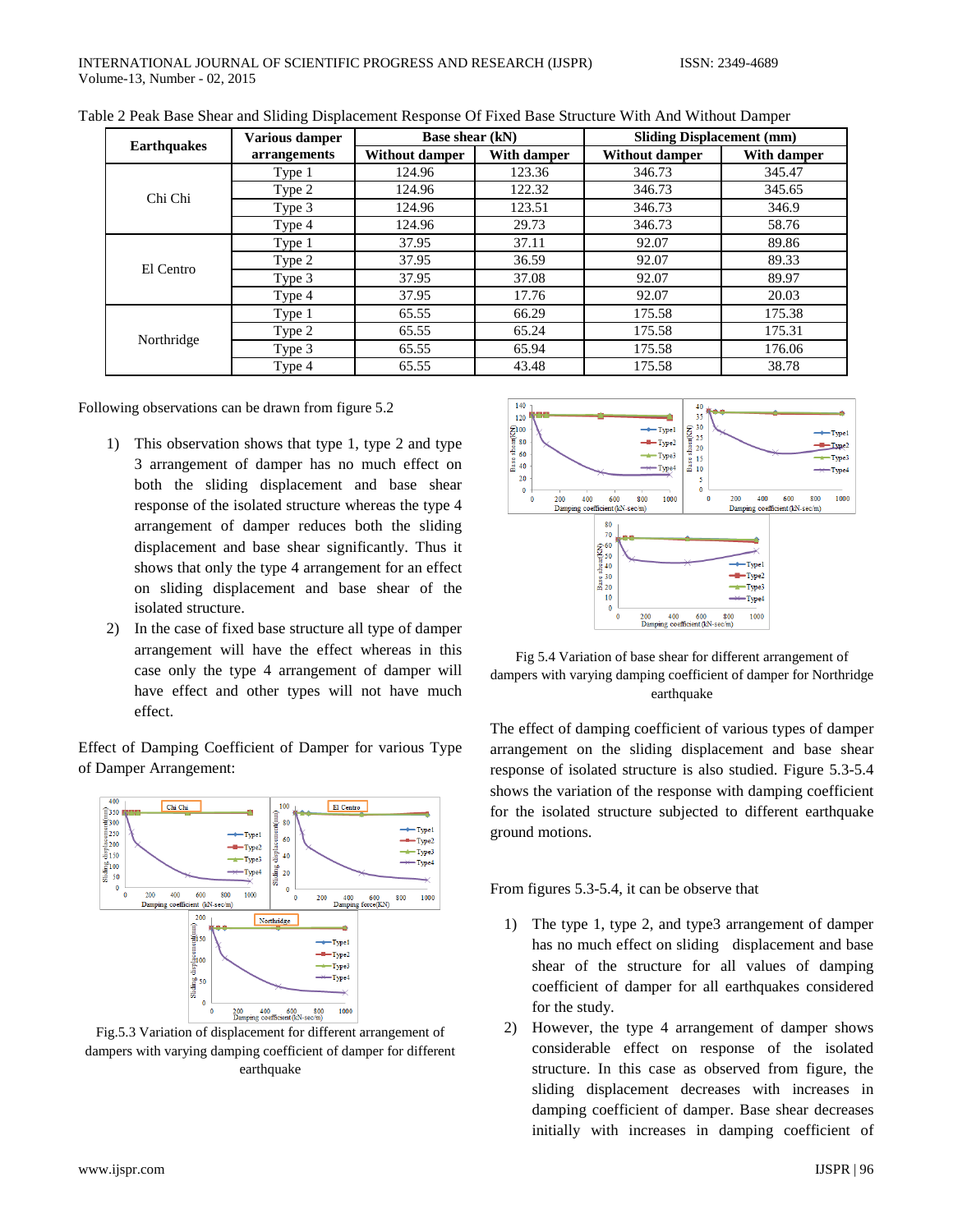damper, reaches a minimum value and then increases with increase in damping coefficient.

3) This shows that there exists on optimum damping coefficient at which the base shear is minimum. However, this optimum damping coefficient is same for different earthquakes. It is equal to 500kN-Sec/m for El Centro and Northridge earthquake. Thus, the type 4 arrangement of damper will have the maximum effect on base shear at optimum damping coefficient. If the damping coefficient is larger than optimum value, it may show detrimental effect.



Fig. 5.5 Variation of storey shear for different arrangement of dampers for with and without damper for El Centro earthquake Effect of Storey Shear Response:

The storey shear response of isolated structure subjected to three earthquakes with various arrangements of damping device is compared with that of the isolated structure without damper are shown in figures 5.5.

From figure 5.5, it can be observed that

- 1) The shear response of isolated structure with type 1 type 2 and type 3 arrangement of damper has no much effect for Chi Chi and Northridge earthquake whereas the shear at all the storey with type 4 arrangement of damper is reduces compare to shear of structure without damper for Chi Chi earthquake.
- 2) The storey shear response of isolated structure with type 1, type 2 and type 3 arrangement of damper marginally reduces compare to the structure without damper for El Centro earthquake at all the storeys whereas the storey shear for type 4 arrangement of damper is effective only up to second floor of the structure, whereas it has no much effect on storey three and four.

3) The shear at all the storeys for the structure is not much for the structure with all four types of dampers arrangement compared to the corresponding shear for the structure without dampers for Northridge earthquakes.

## VI. CONCLUSION

The effect of various arrangements of dampers for the four storey structure fixed at the base and isolated at the base subjected to three earthquake ground accelerations is studied. Based on the analysis results, the following conclusions are drawn:

- 1) All the four types of damper arrangements are effective to reduce the base shear of the structure fixed at the base. However among all the four types of damper arrangement, the inverted V with outer diagonal arrangement (fourth type) is has a maximum effect to reduce the response of structure at the base.
- 2) The three types of damper arrangement i.e. Single diagonal (Type 1), inverted V (Type 2) and double diagonal (Type 3) has no much effect on the structure isolated with FPS, whereas the inverted V with outer diagonal arrangement (Type 4) arrangement of damper shows the effect on both sliding displacement and base shear of structure. It reduces the sliding displacement and base shear of the isolate structure significantly.
- 3) As damping coefficient increases there is a gradual reduction in base shear response for all arrangement of damper for the fixed base structure. However the type 4 of damper arrangement shows significant effect for all values of damping coefficient.
- 4) Single diagonal (Type 1), inverted V (Type 2) and double diagonal (Type 3) arrangements of dampers has no much effect on sliding displacement and base shear of the structure isolated with FPS at all values of damping coefficient. However the inverted V with outer diagonal arrangement (Type4) arrangement of damper shows isolated structure for all values of damping coefficient.
- 5) The sliding displacement decreases with increasing damping coefficient of damper. The base shear response reduces as damping coefficient increases shows a minimum value and then starts increasing with further increases of damping coefficient. Thus there exists an optimum damping coefficient at which the base shear is minimum.
- 6) However, the damping coefficient which gives minimum base shear is different for different earthquakes. Hence, the damper planned for one type of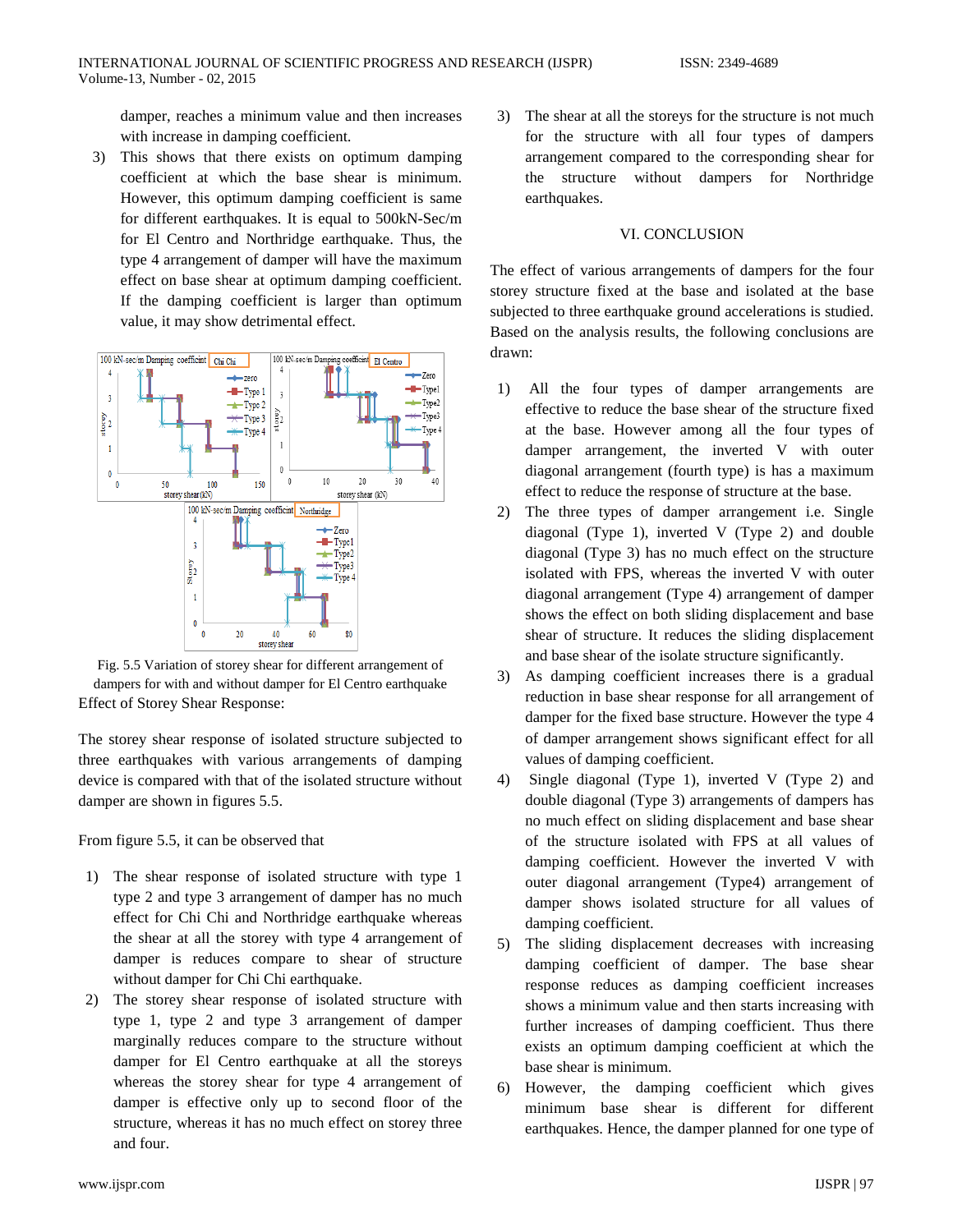earthquake may not be effective for other type of earthquake.

- 7) The analysis shows that the performance of damping device is effective in reducing the sliding displacement up to 90.95% and base shear up to 79.35% for structure isolated with FPS.
- 8) The analysis shows that the performance of damping device is effective in reducing the base shear up to 75.40% for structure fixed at base.
- 9) Thus, all the four type of damper arrangement shows the beneficial effect for the structure fixed at the base where as for structure isolated with FPS, the only inverted V with outer diagonal arrangement of damper (Type 4) will show the beneficial effect. The other arrangement will not show much effect on response of the structure

## VII. FUTURE SCOPE OF WORK

- The present work, study the response of space frame structure of fixed base and isolated with FPS. This study can be extended to structure isolated with rubber bearing.
- Different type of dampers like friction damper, viscoelastic damper, metallic damper, etc., are also available, these dampers can be also employed in the analysis.
	- > The study of damper effect on fixed base and isolated structure is confined only on area building, it can be extended to various structures like bridges, water tank and the significance of damper effect on the structure response can be studied.

#### REFERENCE

- [1] A.Occhiuzzi, "Additional viscous dampers for civil structures", Engineering structures, Elsevier, Vol. 31, 2009, pp. 1093-1101.
- [2] Ali Ghamari and MohamodGhasomVetr, "Improving of seismic performance of steel structure using an innovative passive energy damper with torsional mechanism", IJCEE, Vol. 12, 2012, pp. 63-69.
- [3] Bhaskarrao and R.S.Jagind, "Experimental study of baseisolation structure", journal of earthquake technology, ISET, Vol. 38, 2011, pp. 1-15.
- [4] Castaldo.P, Palaezo.B. Vecchia.P.D, "Seismic reliability of base-isolated structure with friction pendulum bearings" engineering structures, Vol. 95, 2015, pp. 80-93.
- [5] Gueraud.R, Noelleroux.j.p, livolant, M and Michalperios.A.P, "Seismic isolation using sliding elastomer pads", Nuclear engineering and design, Vol. 84, 1985, pp. 363-377.
- [6] Hwang.J, Huang J, and Hung.Y, "Analytical and Experimental Study of Toggle-Brace-Damper Systems," Journal of Structural Engineering, pp. 1035-1043, 2004.
- [7] Lin S.U, Goodars Ahmadi, and IradjG.Tadjbakhsh, "Performance of sliding resilient-friction base isolation system", Journal of structural engineering, ASCE, Vol. 117, 1991, pp. 165-181.
- [8] Makris N and M.C Constantinou, "Fractional-derivative Maxwell model for viscous dampers", Journal of structural engineering, ASCE, Vol. 117, 1991, pp 2708-2724.
- [9] Maria Qing Feng, Masanobu Shinozuka, and ShunjiFujii, " Friction-controllable sliding Isolation system", Journal of engineering mechanic ASCE, Vol. 119, 1993, pp. 1845-1864.
- [10] Matsagar. V.A and R.S. Jangid, "Base-isolated building with asymmetries due to the isolator parameters", Advances in structural engineering, Vol. 8, 2005, pp. 603-620.
- [11] Michael constantinou, "Application of fluid viscous dampers to earthquake resistant design, "NCER, 1992.
- [12] Murat dicleli and Anshumenta, "Seismic performance of chevron braced steel frames with and without viscous fluid damper as a function of ground motion and damper characteristics", Journal of constructional steel research, Elsevier, Vol. 63, 2007, pp. 1102-1115.
- [13] Oliveto .G and M. Marletta, "Seismic Retrofitting of Reinforced Concrete Buildings using Traditional and Innovative Techniques,"ISET Journal of Earthquake Technology, vol. 42, 2005, pp. 21-46.
- [14] Panayiotis C.R, "Study on the effect of uplift-restraint on the seismic response of base-isolated structures", Journal of structural engineering, ASCE, Vol. 135, 2009, pp. 1142-1471.
- [15] Paz, "Structural dynamics, theory and application", Kluwer academics publishers, fifth edition, 2000.
- [16] Ryan.K.L and P.J.Sayani, "Comparative evaluation of baseisolated and fixed-base building using a comprehensive response index", Journal of structural engineering, ASCE, Vol. 135, 2009, pp. 698-707.
- [17] Satish Nagrajaiah, A.M. Reinhorn, and M.C. Constantinou, "Experimental study of sliding Isolated structure with uplift restrant", Journal of structural engineering, ASCE, Vol. 118, 1992, pp. 1666-1082.
- [18] Symans M.D, Constantinous, "Semi-active control systems for seismic protection of structures" Engineering structure, Elserier, vol. 21, 1997, pp. 469-487.
- [19] Thambiratam.D.P, Perera N.J, Madsen, "Seismic response of building structures with dampers in shear walls", Computers and Structures, Pergamon, Vol. 81, 2003, pp. 239-253.
- [20] Tubaldi.E, Barbalo.M, "Performance-based seismic q is k assessment for building equipped with linear and nonlinear viscous damper", Engineering structure, Elsevier, Vol. 78, 2014, pp. 90-99.
- [21] Wankhade.R.L and A.B.Landage, "Static analysis for fixed base and base isolated building frame", NCACSE, 2014, pp. 466-473.